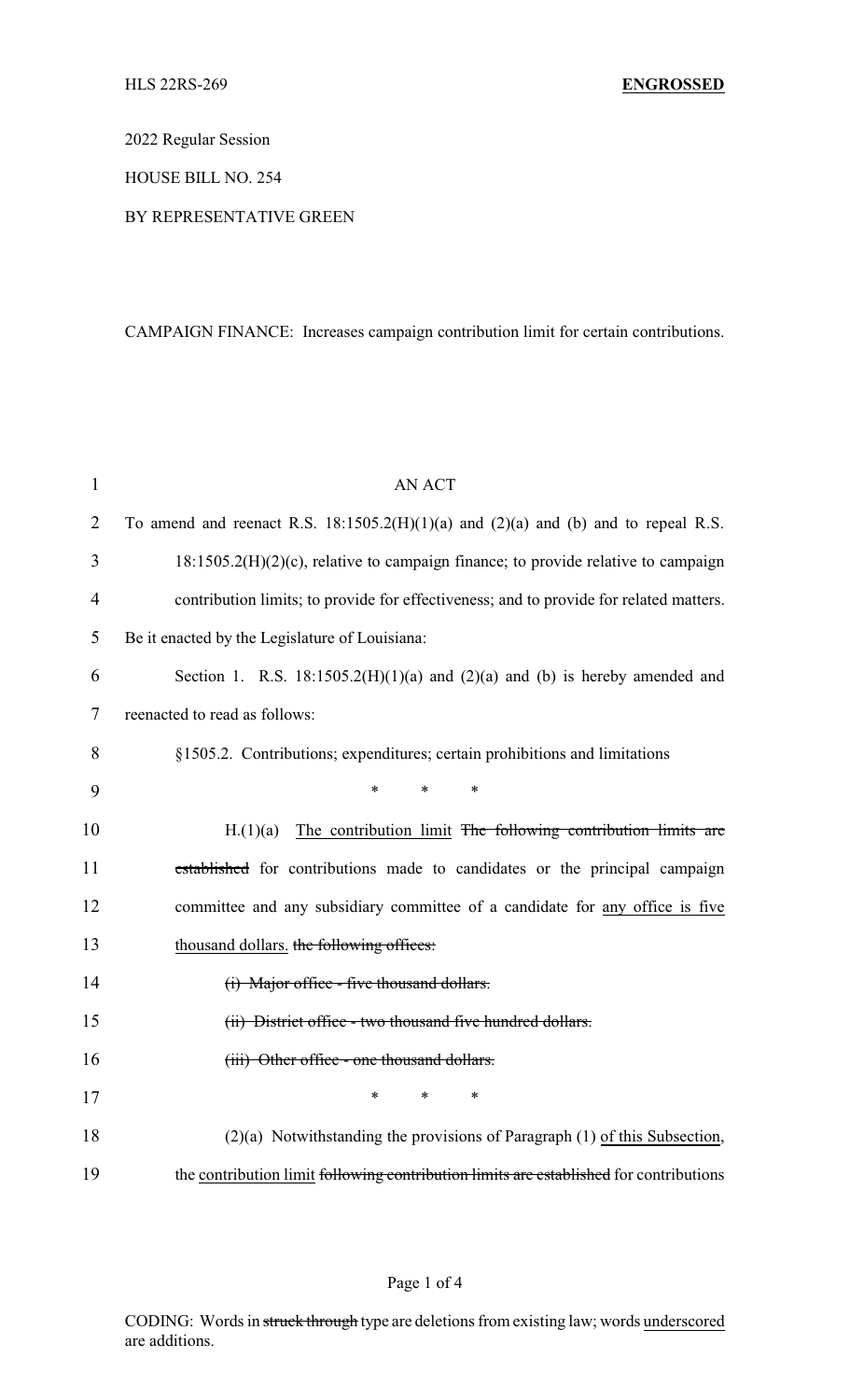| $\mathbf{1}$ | by political committees supporting or opposing a candidate for any office is five             |  |  |  |
|--------------|-----------------------------------------------------------------------------------------------|--|--|--|
| 2            | thousand dollars. the following offices:                                                      |  |  |  |
| 3            | (i) Major office - five thousand dollars.                                                     |  |  |  |
| 4            | (ii) District office - two thousand five hundred dollars.                                     |  |  |  |
| 5            | (iii) Other office - one thousand dollars.                                                    |  |  |  |
| 6            | (b) Notwithstanding the provisions of Paragraph $(1)$ and Subparagraph $(2)(a)$               |  |  |  |
| 7            | of this Subsection, the contribution limit following campaign contribution limits are         |  |  |  |
| 8            | established for contributions by political committees supporting or opposing a                |  |  |  |
| 9            | candidate for any office the following offices, if the membership of which the                |  |  |  |
| 10           | political committee exceeds two hundred and fifty members as of the December                  |  |  |  |
| 11           | thirty-first of the preceding calendar year, and additionally provided that at least two      |  |  |  |
| 12           | hundred and fifty of the members have each contributed at least fifty dollars to the          |  |  |  |
| 13           | political committee during the preceding one-year period, is ten thousand dollars             |  |  |  |
| 14           | (i) Major office - ten thousand dollars.                                                      |  |  |  |
| 15           | (ii) District office - five thousand dollars.                                                 |  |  |  |
| 16           | (iii) Other office - two thousand dollars.                                                    |  |  |  |
| 17           | No contribution in excess of the limits contained in Subparagraph $(2)(a)$ of                 |  |  |  |
| 18           | this Subsection shall be made by any political committee until such membership                |  |  |  |
| 19           | certification is made on the statement of organization form required by this Chapter          |  |  |  |
| 20           | and timely submitted to the supervisory committee by the applicable due date. Any             |  |  |  |
| 21           | political committee certified under this Paragraph Subparagraph shall notify the              |  |  |  |
| 22           | supported candidate in writing at the time any contribution is made under this                |  |  |  |
| 23           | Paragraph Subparagraph.                                                                       |  |  |  |
| 24           | $\ast$<br>$\ast$<br>$\ast$                                                                    |  |  |  |
| 25           | Section 2. R.S. $18:1505.2(H)(2)(c)$ is hereby repealed in its entirety.                      |  |  |  |
| 26           | Section 3. The provisions of this Act shall be prospective in nature only and shall           |  |  |  |
| 27           | apply to contributions made to candidates in elections occurring after January 1, 2023. Any   |  |  |  |
| 28           | contribution to a candidate made for an election occurring prior to January 1, 2023, shall be |  |  |  |
| 29           | subject to the contribution limits established in R.S. 18:1505.2(H) as of May 17, 2022.       |  |  |  |
| 30           | Section 4. This Act shall become effective on January 1, 2023.                                |  |  |  |

## Page 2 of 4

CODING: Words in struck through type are deletions from existing law; words underscored are additions.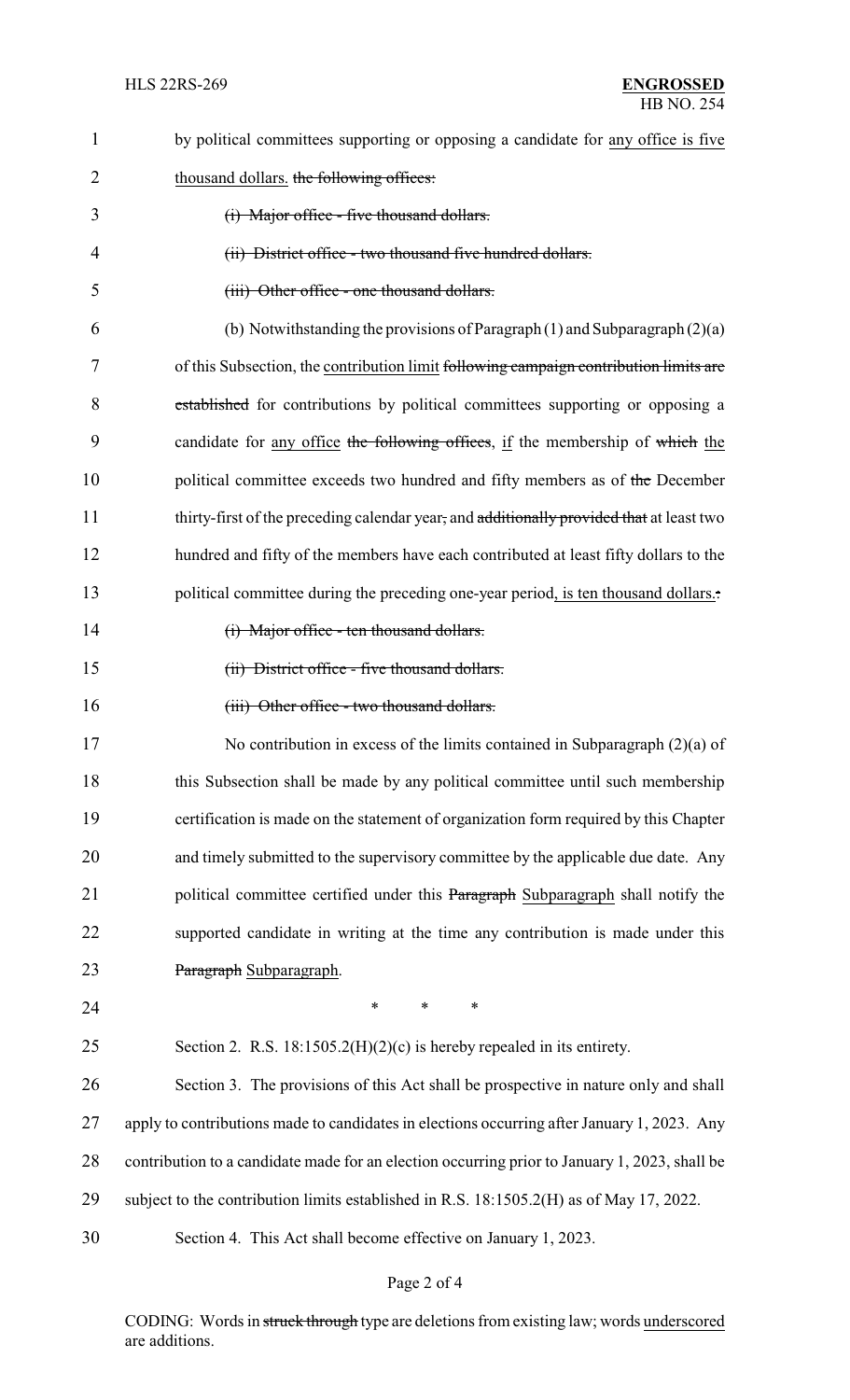## DIGEST

The digest printed below was prepared by House Legislative Services. It constitutes no part of the legislative instrument. The keyword, one-liner, abstract, and digest do not constitute part of the law or proof or indicia of legislative intent. [R.S. 1:13(B) and 24:177(E)]

| HB 254 Engrossed | 2022 Regular Session | Green |
|------------------|----------------------|-------|
|------------------|----------------------|-------|

**Abstract:** Removes differences in campaign contribution limits based on the office sought by the candidate after Jan. 1, 2023.

Present law, applicable to contributions made by persons or political committees other than large political committees, provides that the contribution limit for contributions to candidates or the principal campaign committee and any subsidiary committee of a candidate are as follows:

- (1) Major office \$5,000.
- (2) District office \$2,000.
- (3) Other office \$1,000.

Proposed law changes this contribution limit to \$5,000 regardless of the office sought by the candidate.

Present law, applicable to political committees which have more than 250 members and to which more than 250 members have contributed at least \$50, provides that the contribution limits are as follows:

- (1) Major office \$10,000.
- (2) District office \$5,000.
- (3) Other office \$2,000.

Proposed law changes this contribution limit to \$10,000 regardless of the office sought by the candidate.

Further provides that the change to the contribution limits in proposed law shall prospective only and apply to contributions made to candidates in elections occurring after Jan. 1, 2023. Specify that any contribution to a candidate made for an election occurring prior to Jan. 1, 2023, shall be subject to the contribution limits in present law.

Effective Jan. 1, 2023.

(Amends R.S. 18:1505.2(H)(1)(a) and (2)(a) and (b); Repeals R.S. 18:1505.2(H)(2)(c))

## Summary of Amendments Adopted by House

- The Committee Amendments Proposed by House Committee on House and Governmental Affairs to the original bill:
- 1. Change the effective date from signature of governor to Jan. 1, 2023.